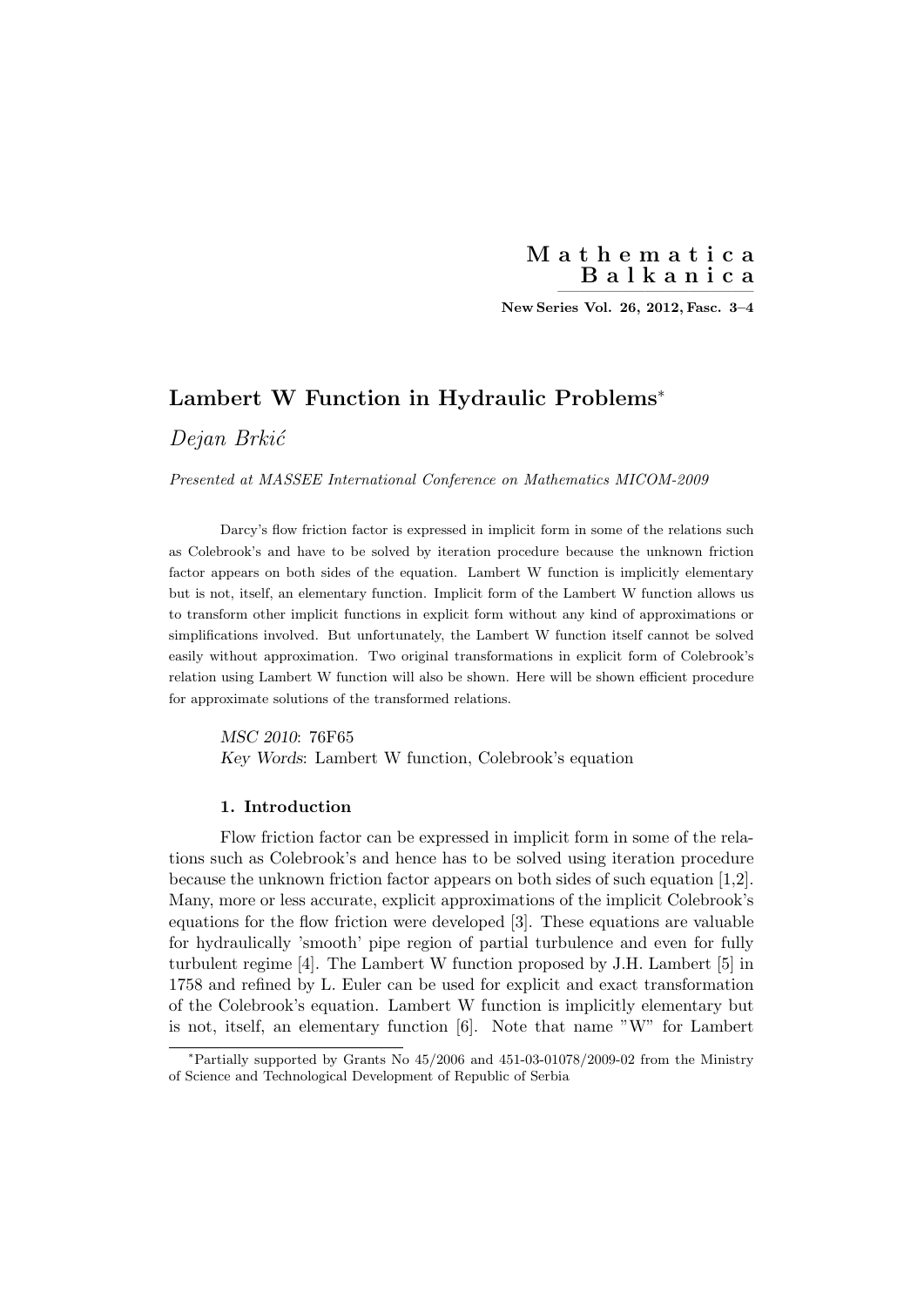function is not as old as the related function. The modern history of Lambert W began in the 1980s, when a version of the function was built into the Maple computer-algebra system and given the name W [7]. Implicit form of the Lambert W function allows us to transform other implicit functions in explicit form without any kind of approximations or simplifications involved. But unfortunately, the Lambert W function itself cannot be solved without approximation [8,9]. How well Colebrook's equation, itself, fits the experimental data is beyond the scope of this article. Some original transformations in explicit form of Colebrook's relation using Lambert W function will also be shown. These reformulated Colebrook's equations are now explicit in friction factor but with Lambert W function involved. Hence, these are not approximations, but the procedure for exact mathematical solution for the solution of the Lambert W function has not been developed yet and even more, probably will not be.

#### 2. On the Colebrook's equation for flow friction factor

For the partial turbulence regime where the friction coefficient diverges to different straight lines for different constant relative roughness, Colebrook proposed adding Prandtl's (2.1) and von Karman's (2.2) equations for smooth, smoothing the contact between these two lines. How well the Colebrook equation's smoothing contact among the von Karman's and Prandtl's (NPK) relation can be best seen in graphical interpretation (Figure 1).

$$
\frac{1}{\sqrt{\lambda}} = -2 \cdot \lg \left( \frac{2.51}{Re \cdot \sqrt{\lambda}} \right) = 2 \cdot \lg \left( Re \cdot \sqrt{\lambda} \right) - 0.8 \tag{2.1}
$$

$$
\frac{1}{\sqrt{\lambda}} = -2 \cdot \lg \left( \frac{\epsilon}{3.71 \cdot D} \right) = 1.14 - 2 \cdot \lg \left( \frac{\epsilon}{D} \right) = 1.74 - 2 \cdot \lg \left( \frac{2 \cdot \epsilon}{D} \right) \tag{2.2}
$$

From strictly mathematical point of view, what Colebrook had done [2] is incorrect, i.e.  $log(A+B)$  is not  $log(A)+log(B)$ , but physically this relation gives good results (smoothing the contact between two lines). So, finally Colebrook's relation can be noted as (2.3):

$$
\frac{1}{\sqrt{\lambda}} = -2 \cdot \lg \left( \frac{2.51}{Re \cdot \sqrt{\lambda}} + \frac{\epsilon}{3.71 \cdot D} \right)
$$
 (2.3)

Problem can be treated as inverse; according to logarithm's rules it is equally incorrect to split the Colebrook's relation into two pieces. Colebrook equation belong to so called log-law relationship. Other approach, not shown in this paper is so called power-law [10]. For example, Blasius form or power-law relationships is more suitable for flow regimes typical for plastic (polyethylene,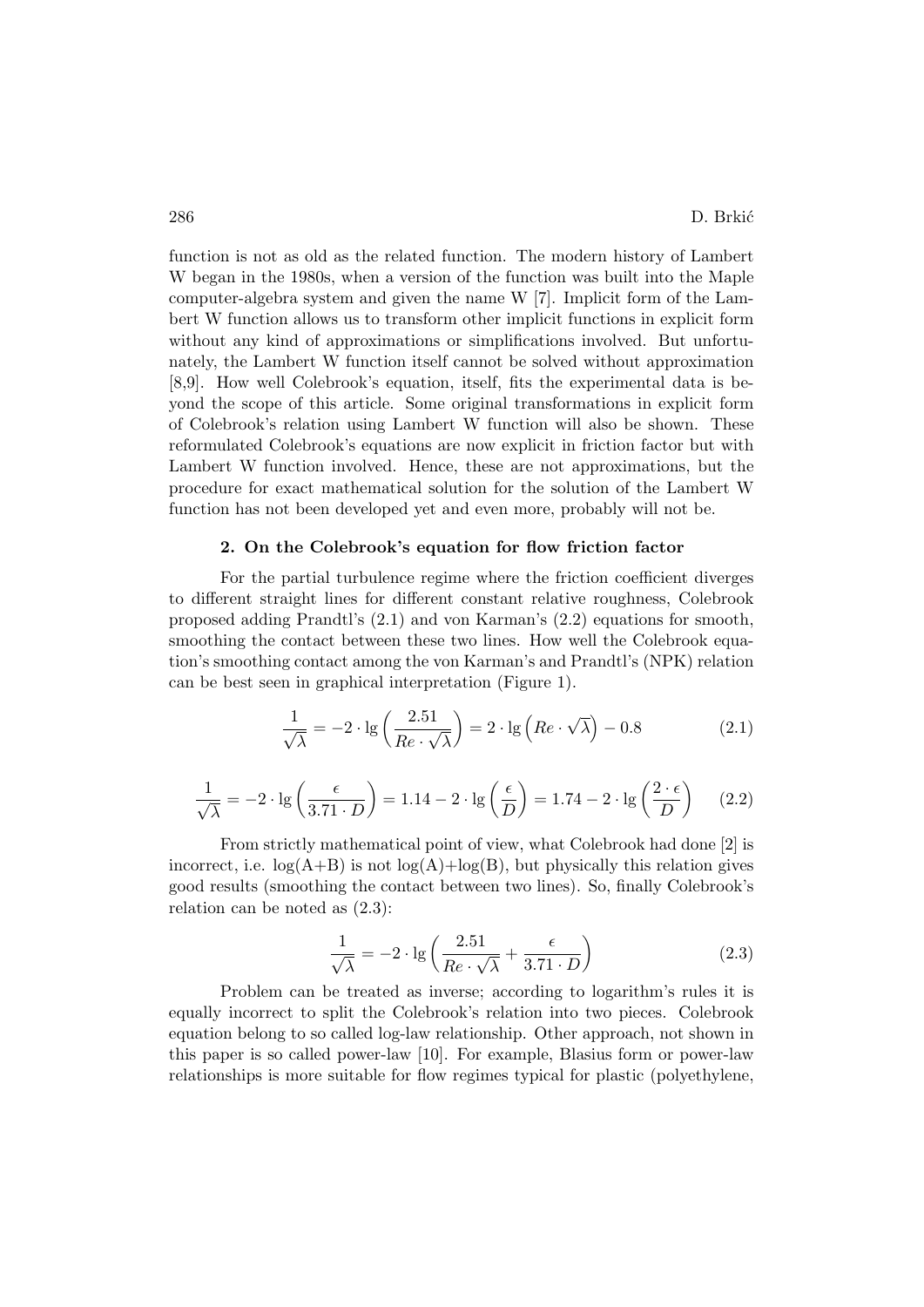

Figure 1: Implicit Colebrook relation and related approximations smoothed contact among relations for smooth and rough relations

PVC) pipes, while the Colebrook's relation (logarithmic law) with related approximations is better for flow regimes in steel pipes [11].

#### 3. On the Lambert W-function

Lambert W-function can be noted as (3.1):

$$
W(x) \cdot e^{W(x)} = x \tag{3.1}
$$

For real values of the argument, x, the W-function has two branches,  $W_0$  (the principal branch) and  $W_1$  (the negative branch). We is referred to as principal branch of the Lambert W function. Upper branch (noted as  $+$  in Figure 2) is valid for solution of our problem.

Formal solution of the Lambert W function can be defined as (3.2):

$$
W \approx \ln \frac{x}{\sqrt{\frac{x}{\ln \left(\frac{x}{\ln \left(\frac{x}{\cdot \cdot \cdot}\right)}\right)}}}
$$
(3.2)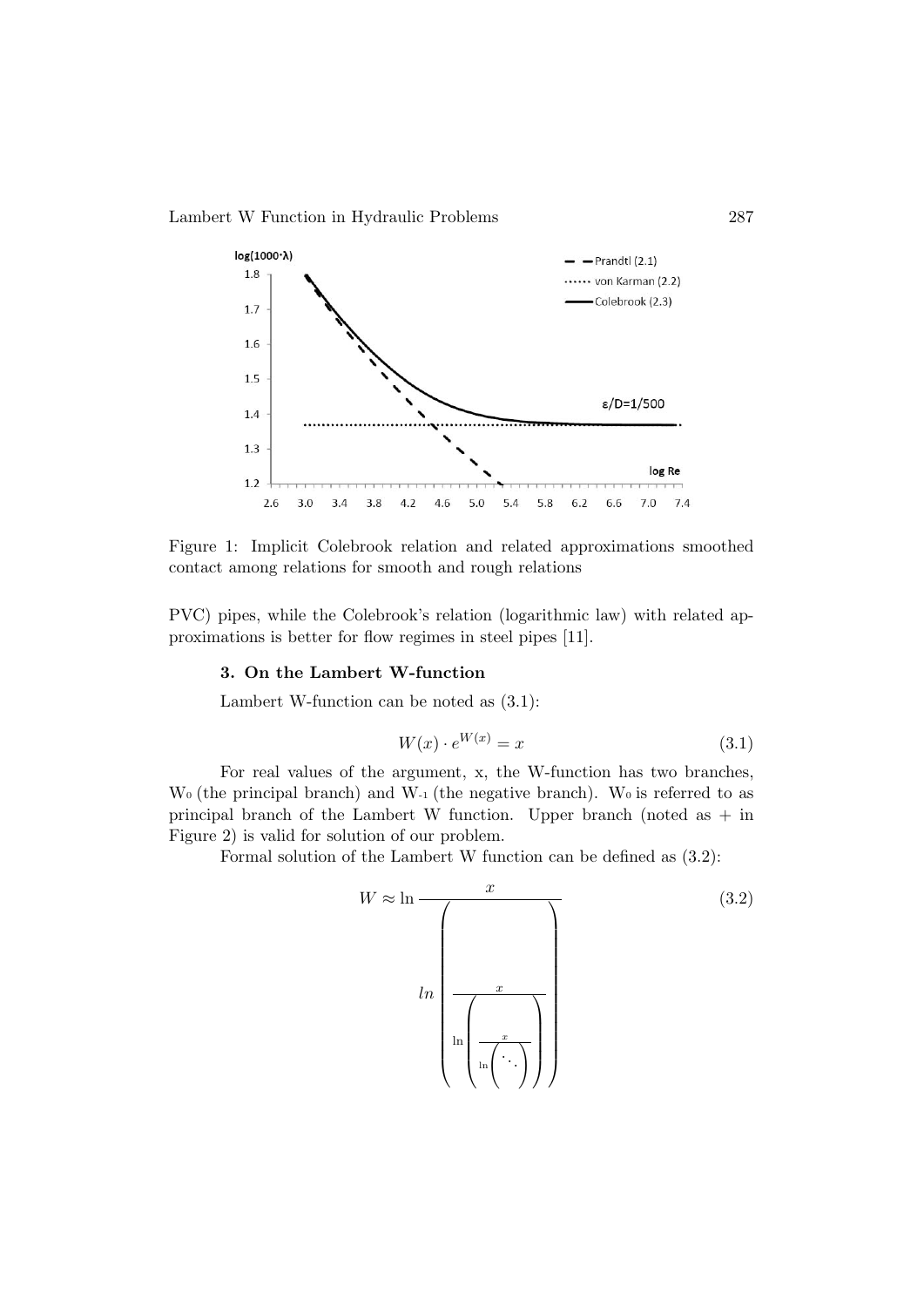

Figure 2: Real branches of the Lambert W function

But after Boyd [8], it is more convenient to define a new function and a new parameter such that both the domain and range are the nonnegative real axis as  $(3.3)$ :

$$
\omega = W + 1 \Leftrightarrow W = \omega - 1 \tag{3.3}
$$

With also 'shifted' argument of the function y (3.4) [8]:

$$
y = 1 + x \cdot e^1 \approx 1 + 2.71 \cdot x \Leftrightarrow x = \frac{y - 1}{e^1} \approx \frac{y - 1}{2.71} \approx 0.367 \cdot (y - 1) \tag{3.4}
$$

Then, the Lambert-W function can be transformed in shifted function (3.5) [8]:

$$
(\omega - 1) \cdot e^{\omega} \approx y - 1 \tag{3.5}
$$

Approximate solution of shifted function can be expressed as (3.6) [8]:

$$
\omega_0 \approx (\ln(y+10) - \ln(\ln(y+10))) \cdot \tanh\left(\frac{\sqrt{2 \cdot y}}{\ln(10) - \ln(\ln(10))}\right)
$$
\n(3.6)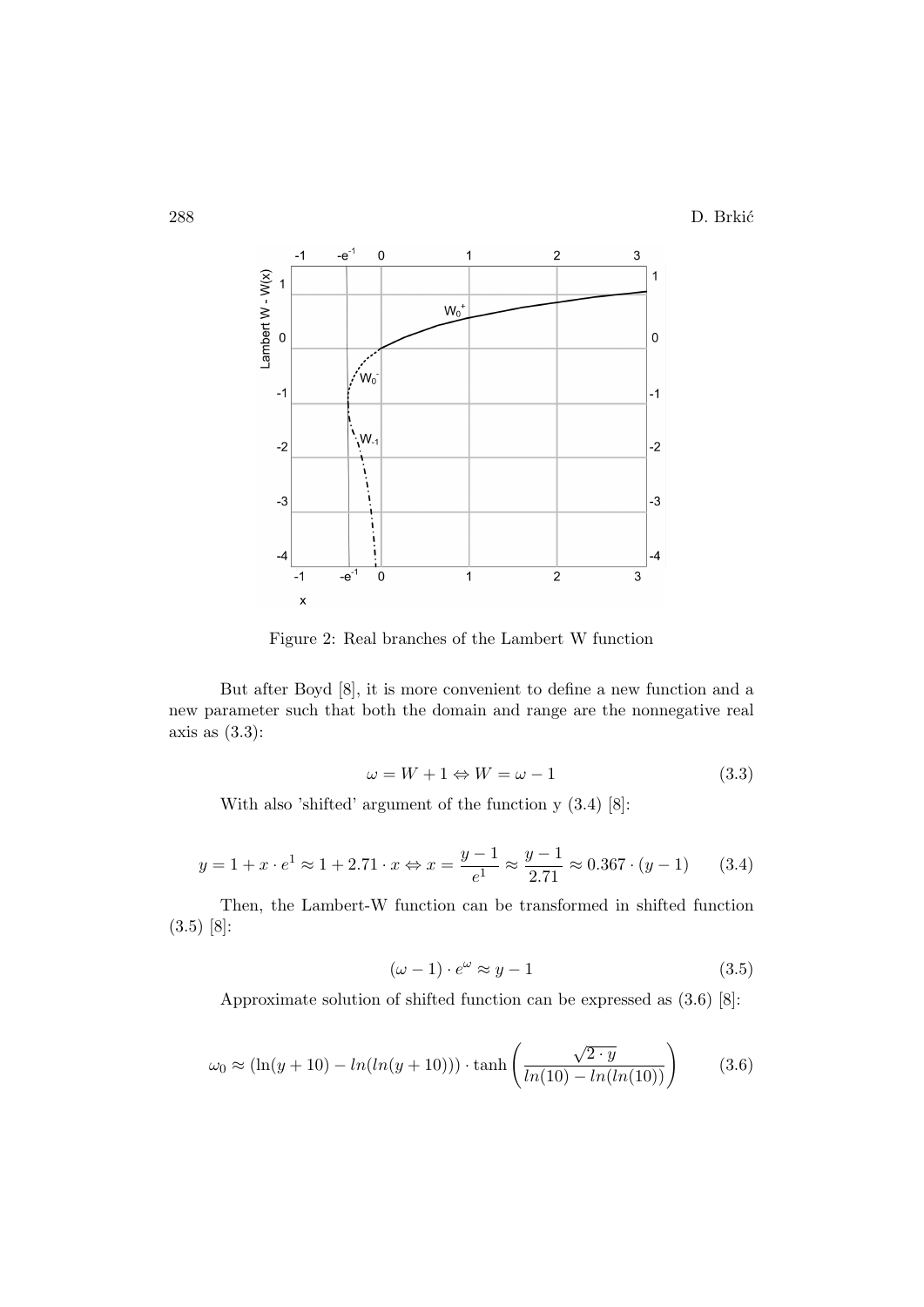Lambert W Function in Hydraulic Problems 289

Improved solution after Boyd is also available (3.7) [8]:

$$
\overline{\omega_0} \approx \omega_0 \cdot \left(1 + \frac{\left(\ln(y) - \frac{7}{5}\right) \cdot e^{-\frac{3}{40} \cdot \left(\ln(y) - \frac{7}{5}\right)^2}}{10}\right) \tag{3.7}
$$

This solution can be used as the first guess for Newton's iteration scheme to reduce the relative error (3.8) [8]:

$$
\omega_{i+1} \approx \omega_i - \frac{(\omega_i - 1) - e^{(-\omega_i) \cdot (y-1)}}{\omega_i} \tag{3.8}
$$

Barry et al [9] give different way for calculation of approximate solution of the Lambert W function (3.9):

$$
W_0^+(x) \approx \ln\left(\frac{6 \cdot x}{5 \cdot \ln\left(\frac{5}{12} \cdot \left(\frac{x}{\ln\left(1 + \frac{12 \cdot x}{5}\right)}\right)\right)}\right) \tag{3.9}
$$

This solution (3.9) is used in this paper to develop approximation of Colebrook's equation based on the Lambert-W function.

## 4. Transformations of Colebrook's equation based on Lambert-W function

Transformation of Colebrook's equation based on Lambert-W function already exist in scientific literature (4.1) [12]:

$$
\lambda = \left( O_1 \cdot W \left( \frac{e^{\frac{O_1}{O_2 O_3}}}{O_2 \cdot O_3} \right) - \frac{O_1}{O_2} \right)^{-2}
$$
(4.1)

where:

$$
O_1 = \frac{\epsilon}{3.71 \cdot D}
$$

$$
O_2 = \frac{2.51}{Re}
$$

$$
O_3 = \frac{2}{ln(10)} \approx 0.868589
$$

Note that previous equation (4.1) cannot be used for high values of Reynolds number and relative roughness, because numbers become too big even for capabilities of today available computers [13,14]. Papers of Goudar and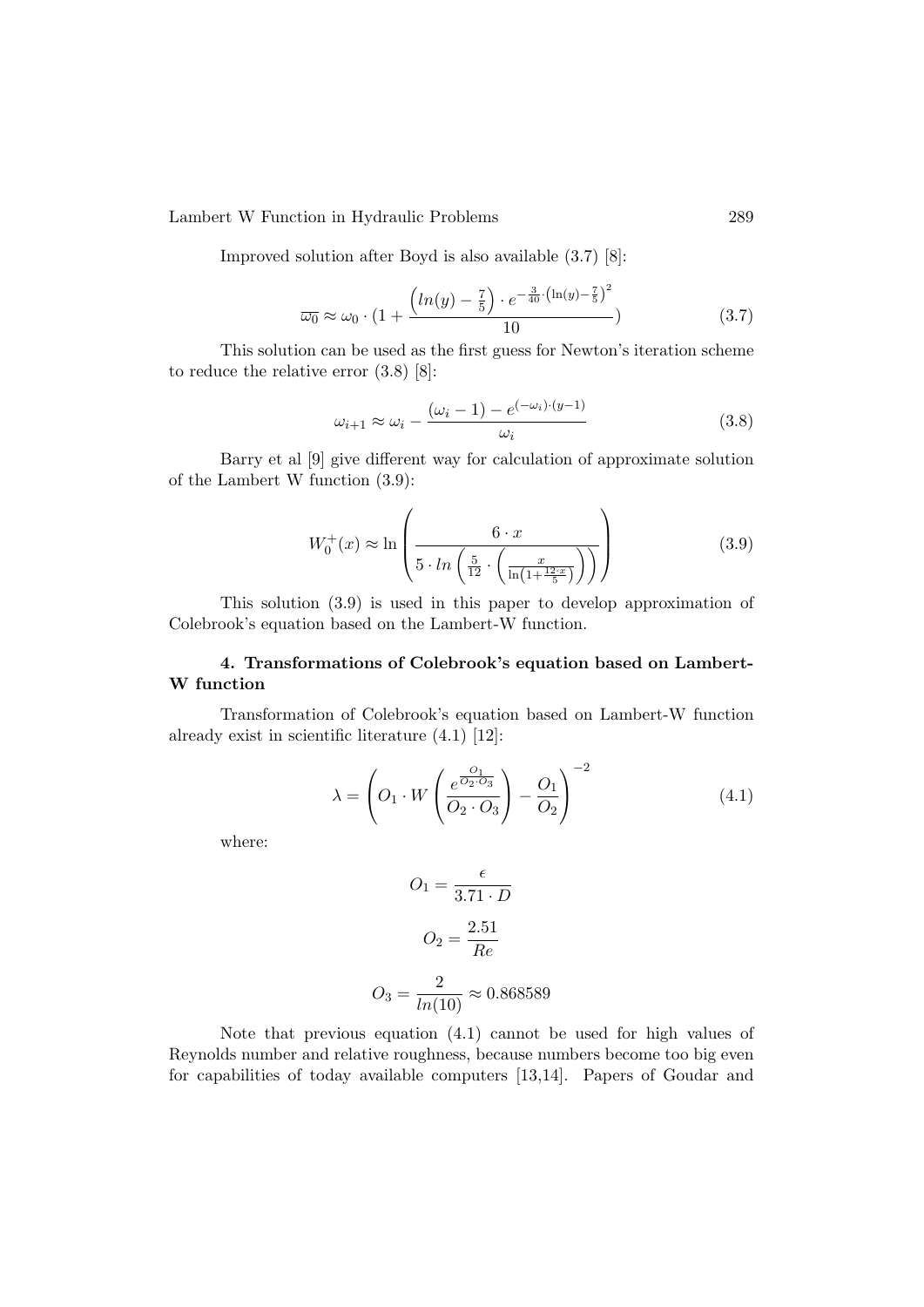Sonnad [13-17], Nandakumar [18] and Clamond [19] deal with the Lambert W function in hydraulic in a very successful way.

According to the original idea of Colebrook and White to unite the Prandtl's (NPK) and von Karman's equations in a one coherent model, their equation can be reformulated using the Lambert W-function in a manner presented as  $(4.2)$ :

$$
\frac{1}{\sqrt{\lambda}} = -2 \cdot \lg \left( 10^{\frac{-1}{\ln(10)} \cdot W \left( \frac{Re \cdot \ln(10)}{5.02} \right)} + \frac{\epsilon}{3.71 \cdot D} \right) \tag{4.2}
$$

Or equivalent equation can be given in similar form (4.3):

$$
\frac{1}{\sqrt{\lambda}} = -2 \cdot \lg \left( \frac{5.02 \cdot W \left( \frac{Re \cdot \ln(10)}{5.02} \right)}{Re \cdot \ln(10)} + \frac{\epsilon}{3.71 \cdot D} \right) \tag{4.3}
$$

Note that previous two equations are not approximations of Colebrook's relation (2.3). They are exact mathematical transformed, but unfortunately they contain Lambert W-function which cannot be solved without approximations.

## 5. Approximation of Colebrook's equation based on Lambert-W function

Using equation (4.2) and approximate solution after Boyd (3.9), approximate formula for calculation of Darcy's friction factor after Colebrook can be written as  $(5.1)$ :

$$
\frac{1}{\sqrt{\lambda}} \approx -2 \cdot \lg \left( 10^{-0.4343 \cdot S} + \frac{\epsilon}{3.71 \cdot D} \right) \approx 2 \cdot \lg \left( \frac{2.18 \cdot S}{Re} + \frac{\epsilon}{3.71 \cdot D} \right) \tag{5.1}
$$

where:

$$
S = \ln \frac{Re}{1.816 \cdot \ln \left(\frac{1.1 \cdot Re}{\ln(1+1.1 \cdot Re)}\right)}
$$

Comparison of accuracy of different approximations of implicit Colebrook's equation (2.3) are available in literature [3].

### 6. Conclusion

It may be difficult for many to recall the time as recently as the 1970's when there were no personal computers or even calculators that could do much more than add or subtract. In that environment an implicit relationship such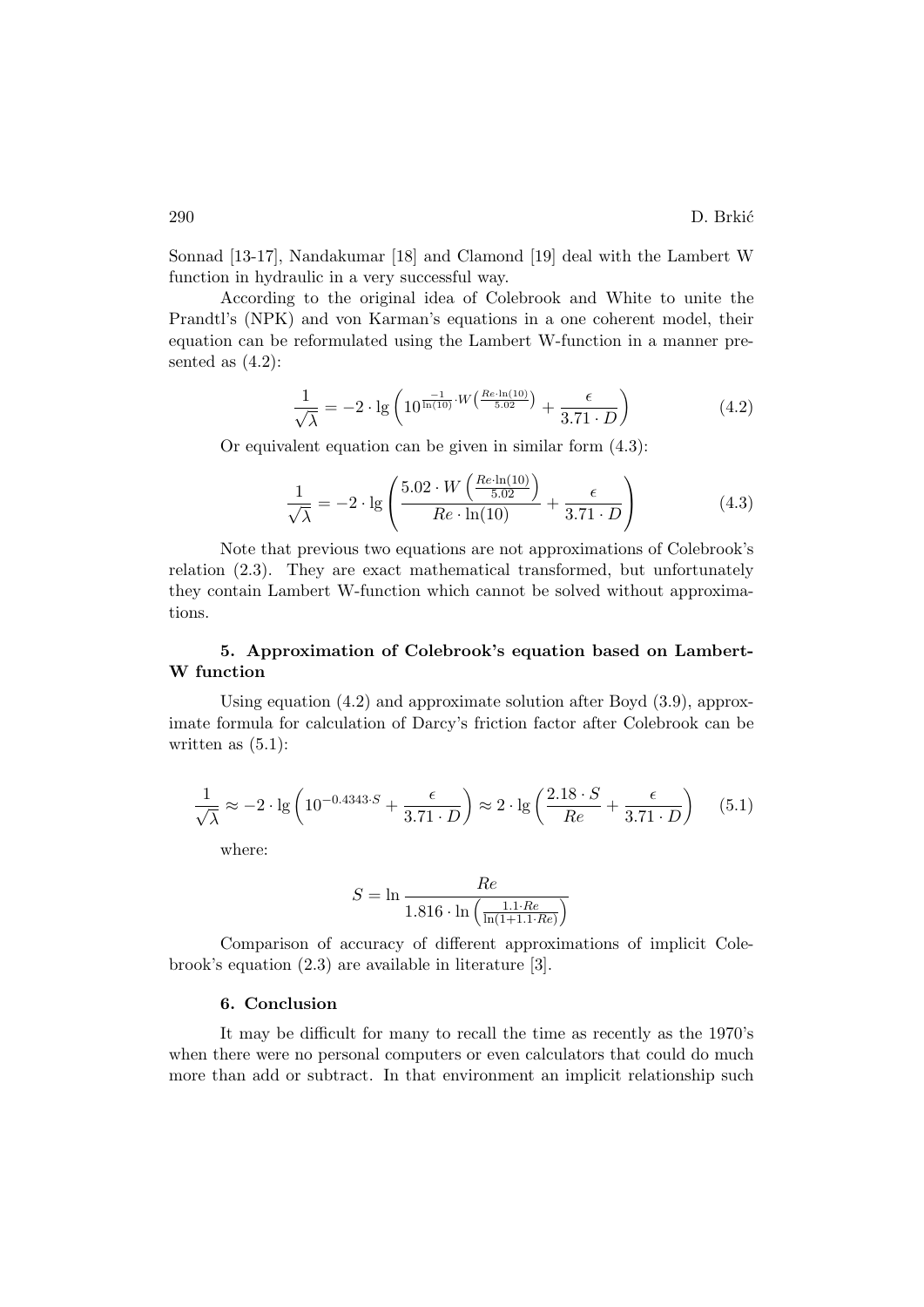Lambert W Function in Hydraulic Problems 291

as Colebrook's (2.3), which was well-known then, was impractical and some simplification was essential. All available approximations of the Colebrook's equation are very accurate, but most of these explicit relations created to solve the implicit Colebrook's form have been made obsolete by advance in computing technology. The average error of almost all explicit approximations of the Colebrook's relation is less than 1%. Solution of this implicit equation today can be obtained easily and quickly by Microsoft Office Excel 2007 very accurately.

### References

- [1] C. F C o l e b r o o k, C.M. W h i t e. Experiments with fluid friction in roughened pipes.  $//$  Proc. Roy. Soc. Ser. A: Math. Phys. Sci., 161, No 906, 1937, 367–381.
- [2] C. F C o l e b r o o k. Turbulent flow in pipes with particular reference to the transition region between the smooth and rough pipe laws.  $// J. Inst. Civil.$ Eng. (London), 11, No 4, 1939, 133–156.
- [3] G. Yildirim. Computer-based analysis of explicit approximations to the implicit Colebrook-White equation in turbulent flow friction factor calculation.  $// Adv. Eng. Softw., 40, No 11, 2009, 1183-1190.$
- [4] L. F. Moody. Friction factors for pipe flow.  $//$  Trans. ASME, 66, No 8, 1944, 671–684.
- [5] J. J. G r a y. Johann Heinrich Lambert, mathematician and scientist, 1728– 1777.  $//$  Hist. Math., 5, No 1, 1978, 13-41.
- [6] R. M. Corless, G. H. Gonnet, D. E. G. Hare, D. J. Jeffrey, D. E. K n u t h. On the Lambert W-function.  $// Adv. Comput. Math., 5, No 4,$ 1996, 329–359.
- [7] B. Hayes. Why W?  $// Am. Sci., 93, No 2, 2005, 104-108.$
- [8] J.P. B o y d. Global approximations to the principal real-valued branch of the Lambert W-function.  $//$  *Appl. Math. Lett.*, **11**, No 6, 1998, 27–31.
- $[9]$  D. A. Barry, J.-Y. Parlange, L. Li, H. Prommer, C. J. Cunningham, F. Stagnitti. Analytical approximations for real values of the Lambert W-function. // Math. Comput. Simulat., 53, No 1-2, 2000, 95–103.
- [10] M. V. Zagarola, A. E. Perry, A. J. Smits. Log laws or power laws: The scaling in the overlap region.  $// Phys. Fluids., 9, No 7, 1997, 2094-2100.$
- [11] M. G. S u k h a r e v, A. M. K a r a s e v i c h, R. V. S a m o i l o v, I. V. T v e r s k o i. Investigation of the hydraulic resistance in polyethylene pipelines. // Journal of Engineering Physics and Thermophysics, 78, No 2, 2005, 350–359.
- [12] A. A. M o r e. Analytical solutions for the Colebrook and White equation and for pressure drop in ideal gas flow in pipesl.  $// Chem. Eng. Sci., 61,$ No 16, 2006, 5515–5519.